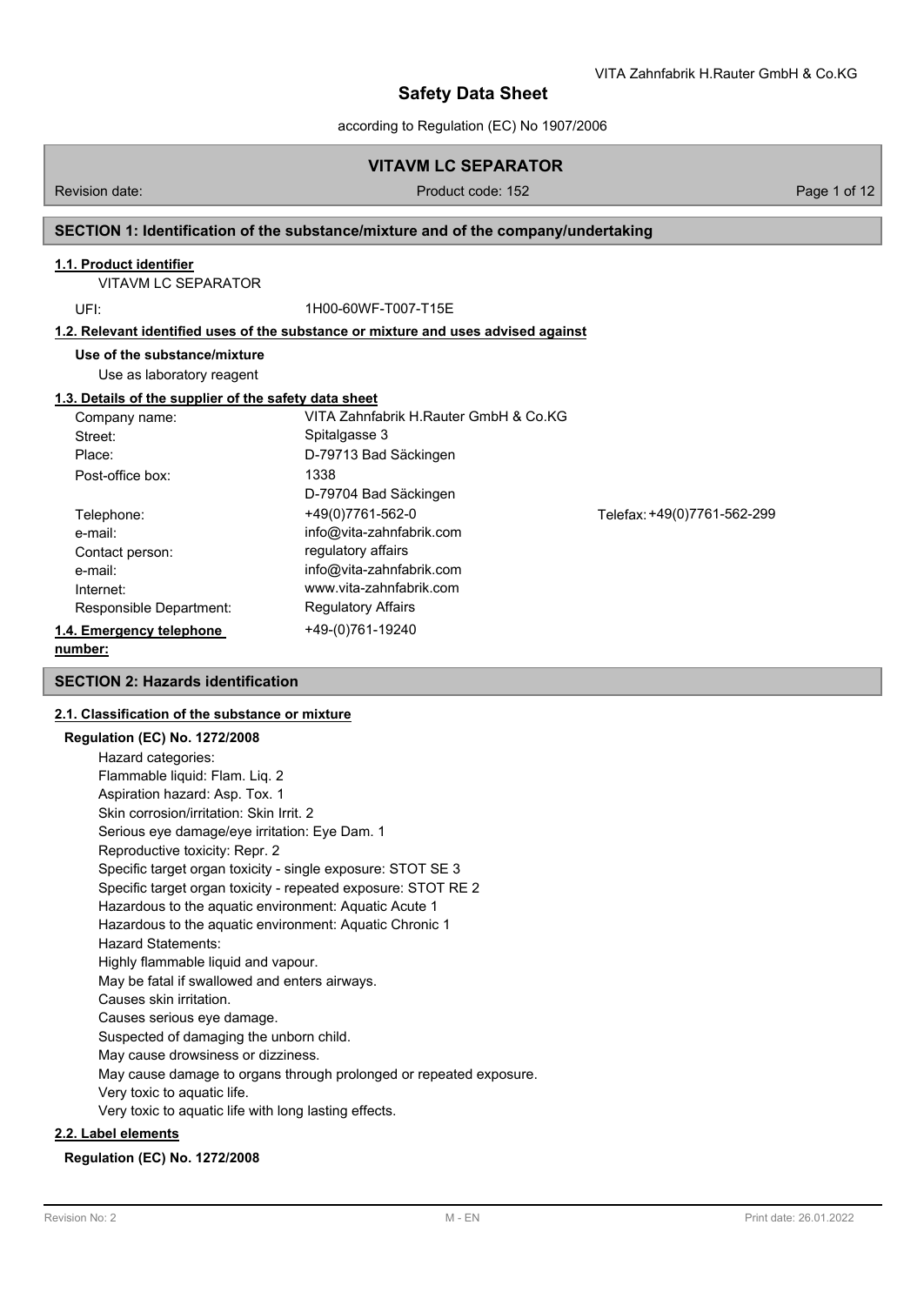according to Regulation (EC) No 1907/2006



No information available.

**SECTION 3: Composition/information on ingredients**

## **3.2. Mixtures**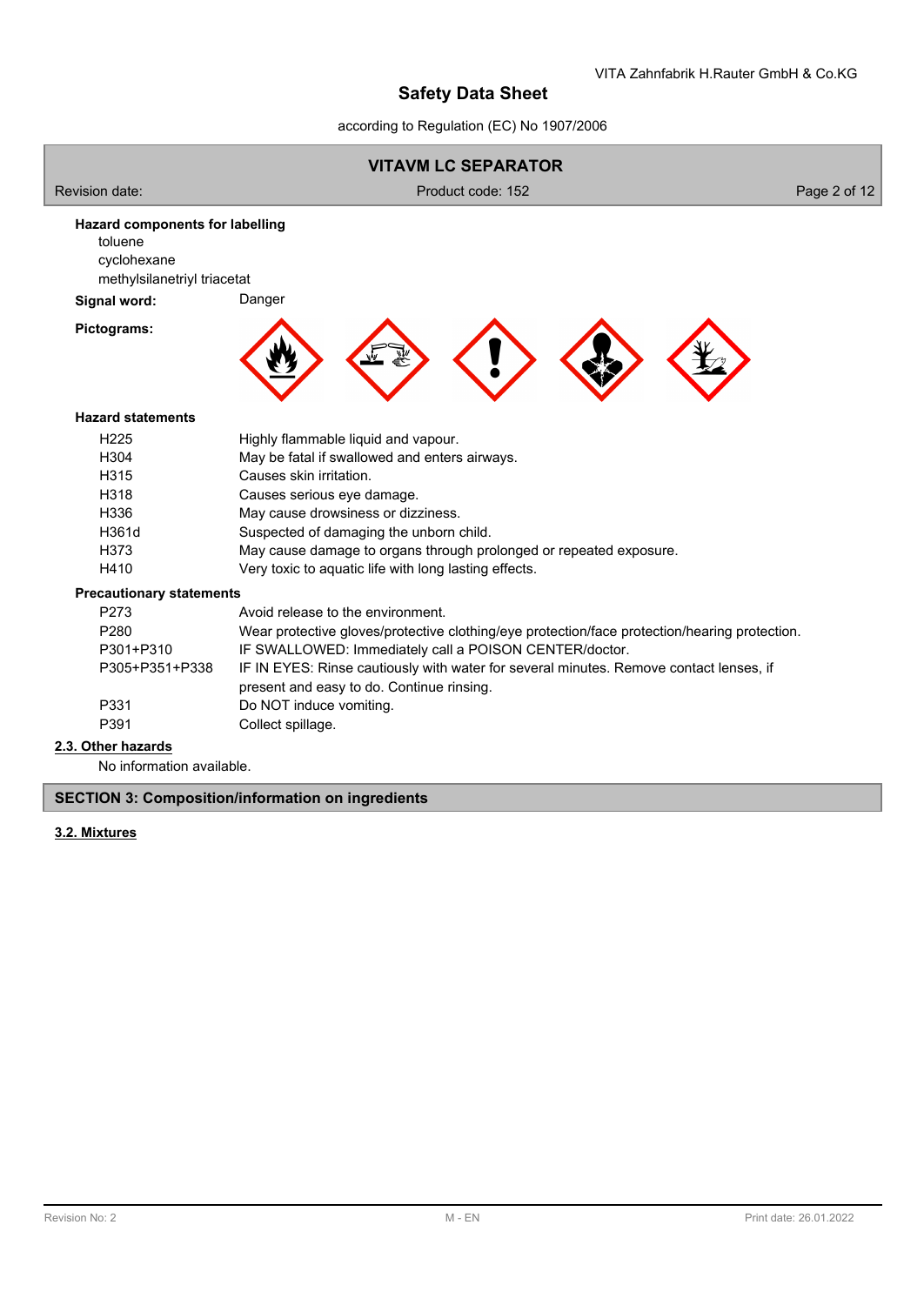according to Regulation (EC) No 1907/2006

## **VITAVM LC SEPARATOR**

Revision date: Product code: 152 Page 3 of 12

### **Hazardous components**

| <b>CAS No</b> | Chemical name                                                                                                             |              |                  |             |  |
|---------------|---------------------------------------------------------------------------------------------------------------------------|--------------|------------------|-------------|--|
|               | EC No                                                                                                                     | Index No     | <b>REACH No</b>  |             |  |
|               | <b>GHS Classification</b>                                                                                                 |              |                  |             |  |
| 110-82-7      | cyclohexane                                                                                                               |              |                  | $50 - 55\%$ |  |
|               | 203-806-2                                                                                                                 | 601-017-00-1 | 01-2119463273-41 |             |  |
|               | Flam. Lig. 2, Skin Irrit. 2, STOT SE 3, Asp. Tox. 1, Aguatic Acute 1, Aguatic Chronic 1; H225 H315<br>H336 H304 H400 H410 |              |                  |             |  |
| 108-88-3      | toluene                                                                                                                   |              |                  |             |  |
|               | 203-625-9                                                                                                                 | 601-021-00-3 | 05-2114615130-69 |             |  |
|               | Flam. Lig. 2, Repr. 2, Skin Irrit. 2, STOT SE 3, STOT RE 2, Asp. Tox. 1; H225 H361d H315 H336<br>H373 H304                |              |                  |             |  |
| 4253-34-3     | methylsilanetriyl triacetat                                                                                               | $1 - 5%$     |                  |             |  |
|               | 224-221-9                                                                                                                 |              |                  |             |  |
|               | Acute Tox. 4, Skin Corr. 1B; H302 H314 EUH014                                                                             |              |                  |             |  |
| 1067-33-0     | dibutyltin diacetate                                                                                                      |              |                  |             |  |
|               | 213-928-8                                                                                                                 |              |                  |             |  |
|               | Acute Tox. 2, Skin Irrit. 2, Eye Irrit. 2, STOT SE 3; H300 H315 H319 H335                                                 |              |                  |             |  |
|               |                                                                                                                           |              |                  |             |  |

Full text of H and EUH statements: see section 16.

## **Specific Conc. Limits, M-factors and ATE**

| <b>CAS No</b> | EC No                                                                | <b>Chemical name</b>                             | Quantity    |  |  |  |
|---------------|----------------------------------------------------------------------|--------------------------------------------------|-------------|--|--|--|
|               |                                                                      | Specific Conc. Limits, M-factors and ATE         |             |  |  |  |
| 110-82-7      | 203-806-2                                                            | cyclohexane                                      | $50 - 55$ % |  |  |  |
|               |                                                                      | dermal: LD50 = 12705 mg/kg                       |             |  |  |  |
| 108-88-3      | 203-625-9                                                            | <b>Itoluene</b>                                  | $10 - 55$ % |  |  |  |
|               | inhalation: $LC50 = 49$ mg/l (vapours); dermal: $LD50 = 12200$ mg/kg |                                                  |             |  |  |  |
| 4253-34-3     | 224-221-9                                                            | methylsilanetriyl triacetat                      | $1 - 5%$    |  |  |  |
|               | oral: $ATE = 500$ mg/kg                                              |                                                  |             |  |  |  |
| 1067-33-0     | 213-928-8                                                            | dibutyltin diacetate                             | $< 1 \%$    |  |  |  |
|               |                                                                      | dermal: LD50 = 2320 mg/kg; oral: LD50 = 32 mg/kg |             |  |  |  |

## **SECTION 4: First aid measures**

### **4.1. Description of first aid measures**

### **After inhalation**

Provide fresh air. Medical treatment necessary.

#### **After contact with skin**

After contact with skin, wash immediately with plenty of water and soap. Take off immediately all contaminated clothing and wash it before reuse. Medical treatment necessary.

#### **After contact with eyes**

In case of contact with eyes flush immediately with plenty of flowing water for 10 to 15 minutes holding eyelids apart and consult an ophthalmologist.

### **After ingestion**

Observe risk of aspiration if vomiting occurs.

#### **4.2. Most important symptoms and effects, both acute and delayed**

No information available.

## **4.3. Indication of any immediate medical attention and special treatment needed**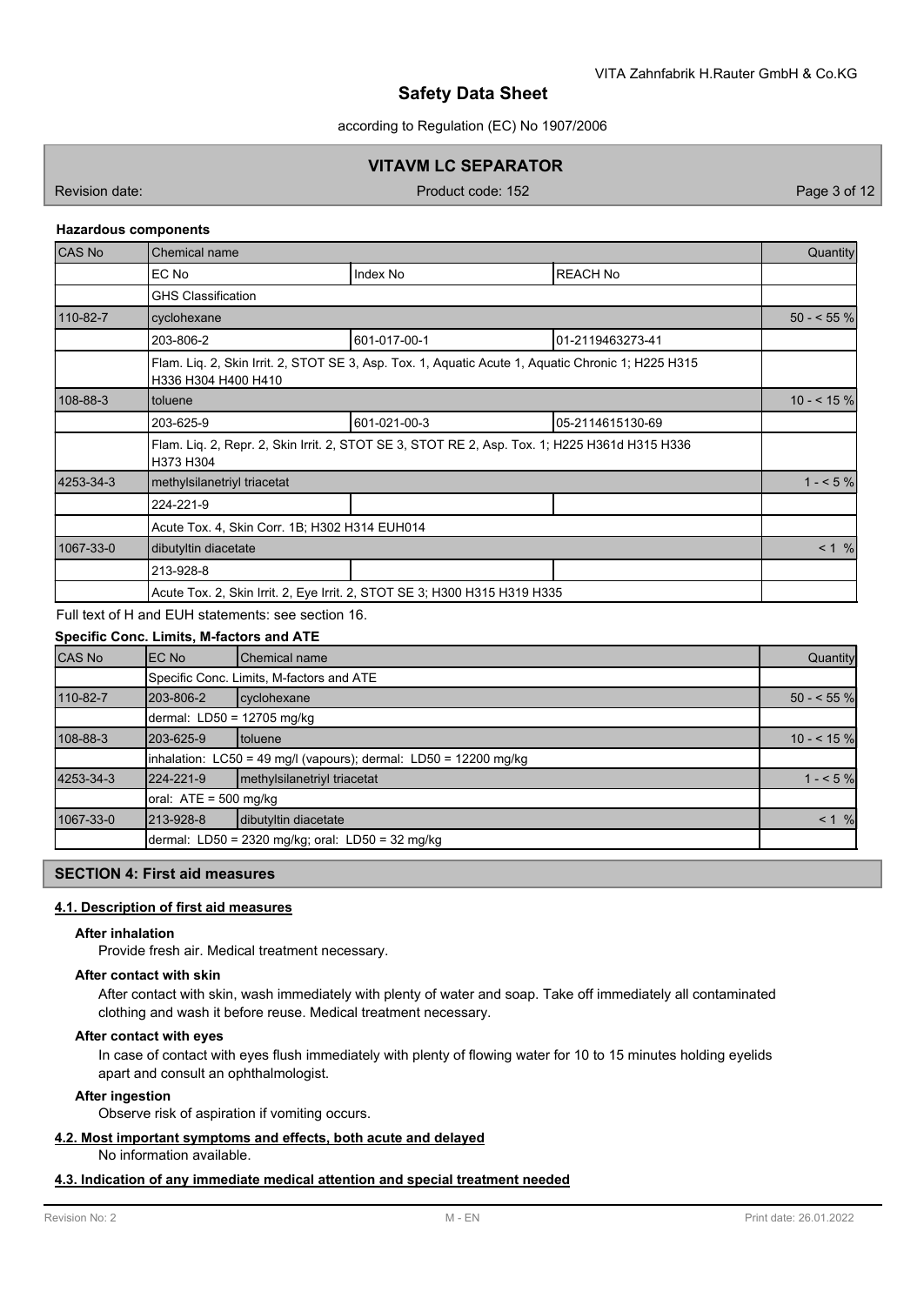according to Regulation (EC) No 1907/2006

## **VITAVM LC SEPARATOR**

Revision date: Product code: 152 Page 4 of 12

Treat symptomatically.

## **SECTION 5: Firefighting measures**

#### **5.1. Extinguishing media**

#### **Suitable extinguishing media**

Carbon dioxide (CO2), Foam, Extinguishing powder.

#### **Unsuitable extinguishing media**

Water.

#### **5.2. Special hazards arising from the substance or mixture**

Highly flammable. Vapours can form explosive mixtures with air.

#### **5.3. Advice for firefighters**

Wear a self-contained breathing apparatus and chemical protective clothing. Full protection suit.

#### **Additional information**

Use water spray jet to protect personnel and to cool endangered containers. Suppress gases/vapours/mists with water spray jet. Collect contaminated fire extinguishing water separately. Do not allow entering drains or surface water.

## **SECTION 6: Accidental release measures**

#### **6.1. Personal precautions, protective equipment and emergency procedures**

### **General advice**

Remove all sources of ignition. Provide adequate ventilation. Do not breathe gas/fumes/vapour/spray. Avoid contact with skin, eyes and clothes. Use personal protection equipment.

#### **6.2. Environmental precautions**

Do not allow uncontrolled discharge of product into the environment. Explosion risk.

### **6.3. Methods and material for containment and cleaning up**

#### **Other information**

Absorb with liquid-binding material (sand, diatomaceous earth, acid- or universal binding agents). Treat the recovered material as prescribed in the section on waste disposal.

### **6.4. Reference to other sections**

Safe handling: see section 7 Personal protection equipment: see section 8 Disposal: see section 13

## **SECTION 7: Handling and storage**

## **7.1. Precautions for safe handling**

## **Advice on safe handling**

If handled uncovered, arrangements with local exhaust ventilation have to be used. Do not breathe gas/fumes/vapour/spray.

## **Advice on protection against fire and explosion**

Keep away from sources of ignition - No smoking. Take precautionary measures against static discharges. Vapours can form explosive mixtures with air.

#### **Advice on general occupational hygiene**

Remove contaminated, saturated clothing immediately. Draw up and observe skin protection programme. Wash hands and face before breaks and after work and take a shower if necessary. When using do not eat, drink, smoke, sniff.

### **7.2. Conditions for safe storage, including any incompatibilities**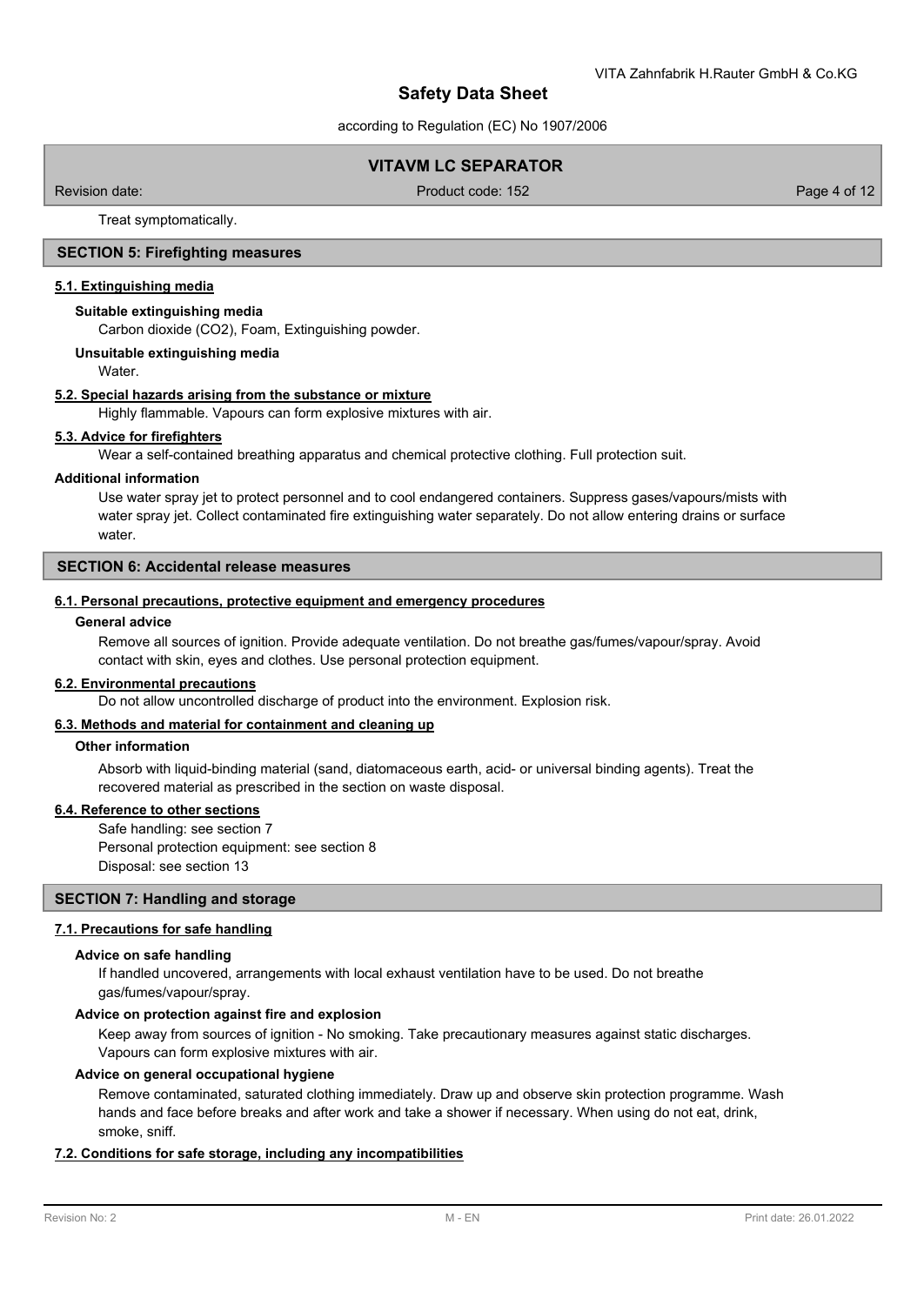according to Regulation (EC) No 1907/2006

## **VITAVM LC SEPARATOR**

Revision date: Product code: 152 Page 5 of 12

### **Requirements for storage rooms and vessels**

Keep container tightly closed. Keep locked up. Store in a place accessible by authorized persons only. Provide adequate ventilation as well as local exhaustion at critical locations. Keep in a cool, well-ventilated place. Keep away from heat, hot surfaces, sparks, open flames and other ignition sources. No smoking.

### **Hints on joint storage**

Do not store together with: Oxidizing agent. Pyrophoric or self-heating substances.

### **7.3. Specific end use(s)**

Use as laboratory reagent

### **SECTION 8: Exposure controls/personal protection**

### **8.1. Control parameters**

#### **Occupational exposure limit values**

| <b>CAS No</b> | Name of agent       | ppm              | mq/m <sup>3</sup> | fib/cm <sup>3</sup> | Category      | Origin |
|---------------|---------------------|------------------|-------------------|---------------------|---------------|--------|
| 110-82-7      | <b>C</b> yclohexane | 200 <sub>l</sub> | 700               |                     | TWA (8 h)     |        |
| 108-88-3      | 'Toluene            | 50I              | 192 <sub>l</sub>  |                     | TWA (8 h)     |        |
|               |                     | 100l             | 384               |                     | STEL (15 min) |        |

## **8.2. Exposure controls**



#### **Appropriate engineering controls**

If handled uncovered, arrangements with local exhaust ventilation have to be used. Do not breathe gas/fumes/vapour/spray.

#### **Individual protection measures, such as personal protective equipment**

#### **Eye/face protection**

Suitable eye protection: goggles.

#### **Hand protection**

When handling with chemical substances, protective gloves must be worn with the CE-label including the four control digits. The quality of the protective gloves resistant to chemicals must be chosen as a function of the specific working place concentration and quantity of hazardous substances. For special purposes, it is recommended to check the resistance to chemicals of the protective gloves mentioned above together with the supplier of these gloves. Recommended glove articles KCL Dermatril P Breakthrough time: 60 min NBR (Nitrile rubber)

## **Skin protection**

Flame-retardant protective clothing. Wear anti-static footwear and clothing Wear suitable protective clothing.

### **Respiratory protection**

In case of inadequate ventilation wear respiratory protection. Technical ventilation of workplace Provide adequate ventilation as well as local exhaustion at critical locations.

## **SECTION 9: Physical and chemical properties**

## **9.1. Information on basic physical and chemical properties**

| Physical state: | Liquid         |
|-----------------|----------------|
| Colour:         | translucent    |
| Odour:          | characteristic |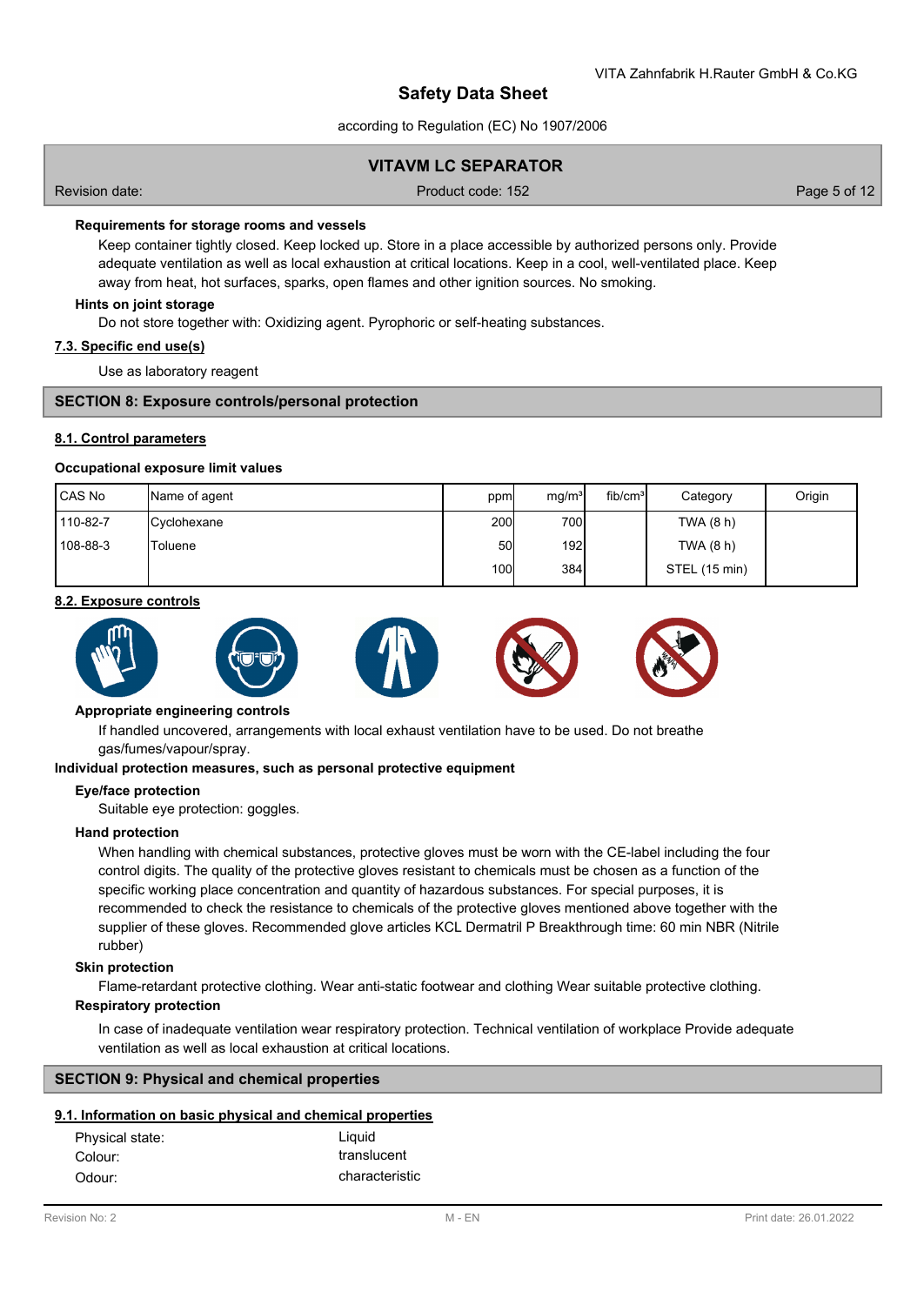according to Regulation (EC) No 1907/2006

| <b>VITAVM LC SEPARATOR</b>                                                                   |                                  |                    |  |  |  |
|----------------------------------------------------------------------------------------------|----------------------------------|--------------------|--|--|--|
| Revision date:                                                                               | Product code: 152                | Page 6 of 12       |  |  |  |
|                                                                                              |                                  | <b>Test method</b> |  |  |  |
| Changes in the physical state                                                                |                                  |                    |  |  |  |
| Melting point/freezing point:                                                                | not determined                   |                    |  |  |  |
| Boiling point or initial boiling point and<br>boiling range:                                 | 77 °C                            |                    |  |  |  |
| Flash point:                                                                                 | < 5 °C                           |                    |  |  |  |
| <b>Flammability</b><br>Solid/liquid:                                                         | not applicable                   |                    |  |  |  |
| Gas:                                                                                         | not applicable                   |                    |  |  |  |
| <b>Explosive properties</b><br>The product is not: Explosive.                                |                                  |                    |  |  |  |
| Lower explosion limits:                                                                      | 1,2 vol. %                       |                    |  |  |  |
| Upper explosion limits:                                                                      | 8,3 vol. %                       |                    |  |  |  |
| Auto-ignition temperature:                                                                   |                                  | 260 °C DIN 51794   |  |  |  |
| Self-ignition temperature<br>Solid:<br>Gas:                                                  | not applicable<br>not applicable |                    |  |  |  |
| Decomposition temperature:                                                                   | not determined                   |                    |  |  |  |
| pH-Value:                                                                                    | not determined                   |                    |  |  |  |
| Water solubility:                                                                            | No                               |                    |  |  |  |
| Solubility in other solvents<br>not determined                                               |                                  |                    |  |  |  |
| Partition coefficient n-octanol/water:                                                       | not determined                   |                    |  |  |  |
| Vapour pressure:<br>(at 50 $°C$ )                                                            | <= 1100 hPa                      |                    |  |  |  |
| Density:                                                                                     | 0,86700 g/cm <sup>3</sup>        |                    |  |  |  |
| Relative vapour density:                                                                     | not determined                   |                    |  |  |  |
| 9.2. Other information                                                                       |                                  |                    |  |  |  |
| Information with regard to physical hazard classes<br>Oxidizing properties<br>Not oxidising. |                                  |                    |  |  |  |
| Other safety characteristics                                                                 |                                  |                    |  |  |  |
| Solid content:                                                                               | 0,0%                             |                    |  |  |  |
| Evaporation rate:                                                                            | not determined                   |                    |  |  |  |
| <b>Further Information</b>                                                                   |                                  |                    |  |  |  |
| <b>SECTION 10: Stability and reactivity</b>                                                  |                                  |                    |  |  |  |

## **10.1. Reactivity**

Highly flammable.

# **10.2. Chemical stability**

The product is stable under storage at normal ambient temperatures.

## **10.3. Possibility of hazardous reactions**

No known hazardous reactions.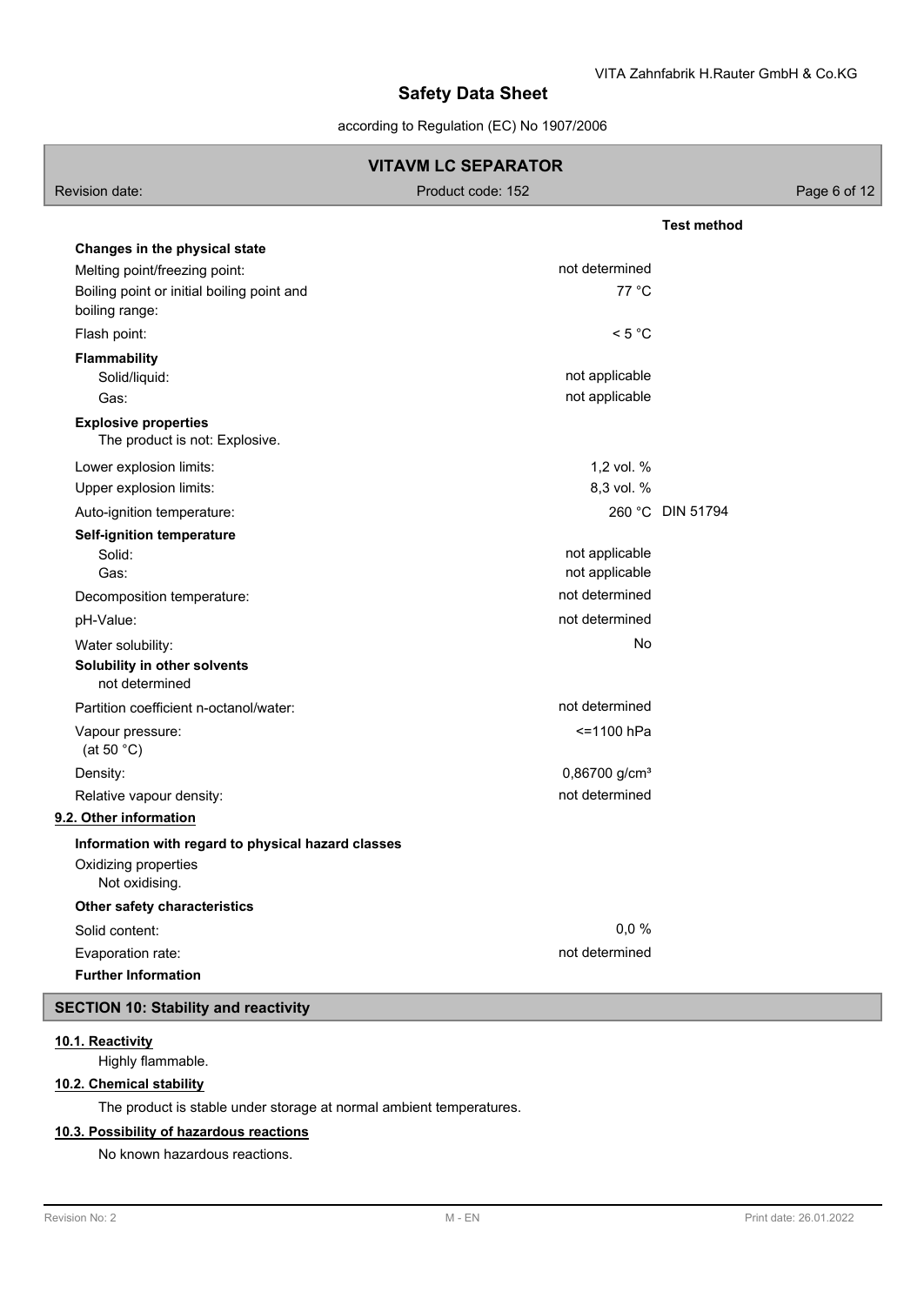according to Regulation (EC) No 1907/2006

## **VITAVM LC SEPARATOR**

Revision date: Product code: 152 Page 7 of 12

## **10.4. Conditions to avoid**

Keep away from sources of heat (e.g. hot surfaces), sparks and open flames. Vapours can form explosive mixtures with air.

#### **10.5. Incompatible materials**

No information available.

### **10.6. Hazardous decomposition products**

No known hazardous decomposition products.

### **SECTION 11: Toxicological information**

## **11.1. Information on hazard classes as defined in Regulation (EC) No 1272/2008**

### **Acute toxicity**

Based on available data, the classification criteria are not met.

| CAS No    | Chemical name               |                           |          |         |                |        |
|-----------|-----------------------------|---------------------------|----------|---------|----------------|--------|
|           | Exposure route              | Dose                      |          | Species | Source         | Method |
| 110-82-7  | cyclohexane                 |                           |          |         |                |        |
|           | dermal                      | LD <sub>50</sub><br>mg/kg | 12705    |         |                |        |
| 108-88-3  | toluene                     |                           |          |         |                |        |
|           | dermal                      | LD <sub>50</sub><br>mg/kg | 12200    | Rabbit  | <b>IGESTIS</b> |        |
|           | inhalation (4 h) vapour     | LC50                      | 49 mg/l  | Rat     | <b>GESTIS</b>  |        |
| 4253-34-3 | methylsilanetriyl triacetat |                           |          |         |                |        |
|           | oral                        | <b>ATE</b><br>mg/kg       | 500      |         |                |        |
| 1067-33-0 | dibutyltin diacetate        |                           |          |         |                |        |
|           | oral                        | LD <sub>50</sub>          | 32 mg/kg |         |                |        |
|           | dermal                      | LD <sub>50</sub><br>mg/kg | 2320     |         |                |        |

### **Irritation and corrosivity**

Causes skin irritation.

Causes serious eye damage.

### **Sensitising effects**

Based on available data, the classification criteria are not met.

#### **Carcinogenic/mutagenic/toxic effects for reproduction**

Suspected of damaging the unborn child. (toluene) Germ cell mutagenicity: Based on available data, the classification criteria are not met. Carcinogenicity: Based on available data, the classification criteria are not met.

## **STOT-single exposure**

May cause drowsiness or dizziness. (cyclohexane)

#### **STOT-repeated exposure**

May cause damage to organs through prolonged or repeated exposure. (toluene)

### **Aspiration hazard**

May be fatal if swallowed and enters airways.

#### **Additional information on tests**

The mixture is classified as hazardous according to regulation (EC) No 1272/2008 [CLP]. Special hazards arising from the substance or mixture!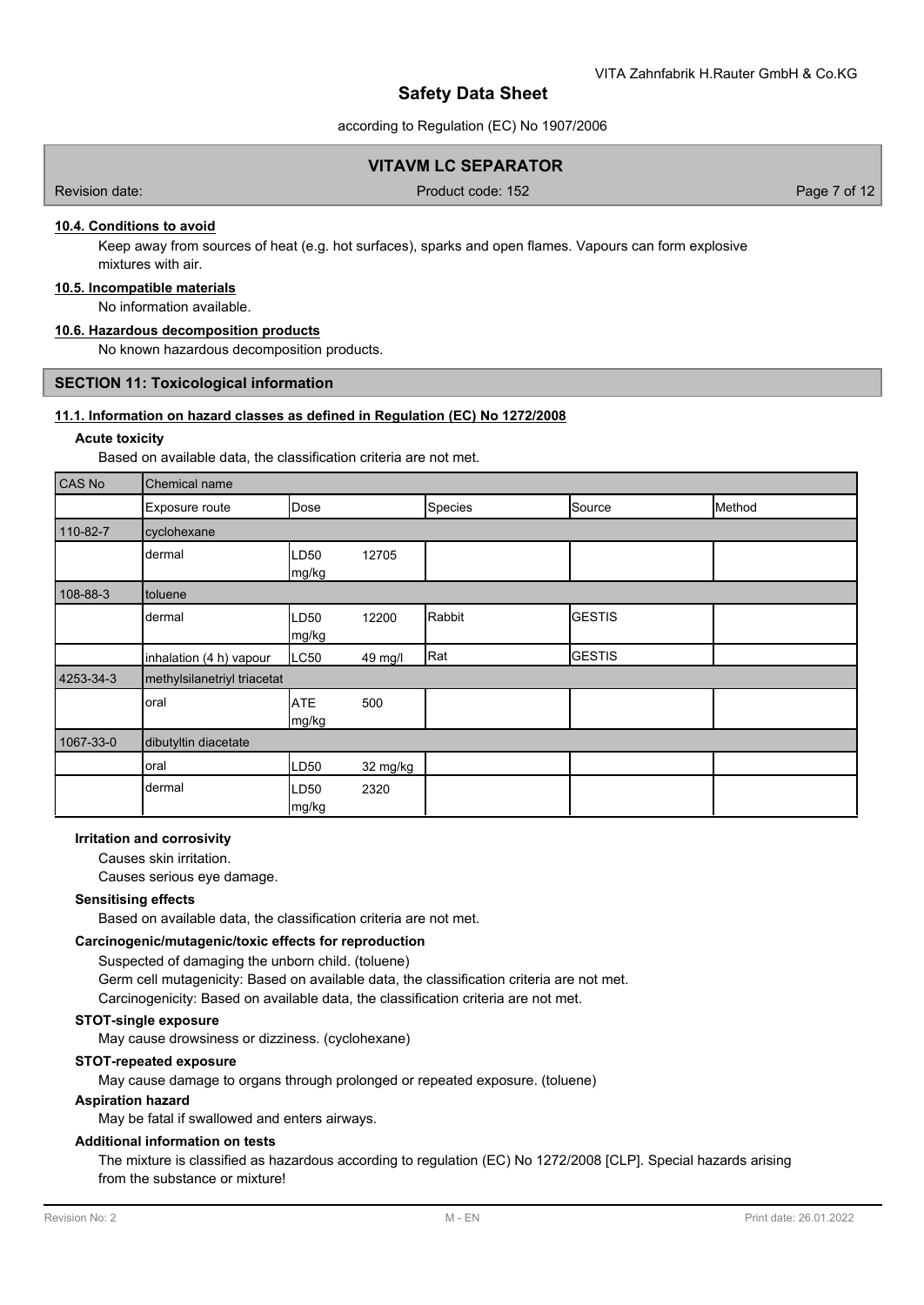according to Regulation (EC) No 1907/2006

## **VITAVM LC SEPARATOR**

Revision date: Product code: 152 Page 8 of 12

## **SECTION 12: Ecological information**

### **12.1. Toxicity**

Very toxic to aquatic life with long lasting effects.

| <b>CAS No</b> | Chemical name        |                                   |                        |         |        |  |  |
|---------------|----------------------|-----------------------------------|------------------------|---------|--------|--|--|
|               | Aquatic toxicity     | Dose                              | $[h]   [d]$ Species    | lSource | Method |  |  |
| 108-88-3      | I toluene            |                                   |                        |         |        |  |  |
|               | Acute fish toxicity  | LC50<br>$13 \text{ mg/l}$         | 96 hlCarassius auratus | IIUCLID |        |  |  |
|               | Acute algae toxicity | ErC <sub>50</sub><br>12,5<br>mg/l | 72 hl                  | IGESTIS |        |  |  |

## **12.2. Persistence and degradability**

The product has not been tested.

## **12.3. Bioaccumulative potential**

The product has not been tested.

## **Partition coefficient n-octanol/water**

| CAS No   | <b>'Chemical</b><br>name | Lod<br>Pow             |
|----------|--------------------------|------------------------|
| 108-88-3 | `†oluene                 | $\overline{z}$<br>ں ہے |

## **12.4. Mobility in soil**

The product has not been tested.

### **12.5. Results of PBT and vPvB assessment**

The product has not been tested.

#### **12.7. Other adverse effects**

No information available.

## **Further information**

Do not allow to enter into surface water or drains. Do not allow to enter into soil/subsoil.

## **SECTION 13: Disposal considerations**

## **13.1. Waste treatment methods**

#### **Disposal recommendations**

Do not allow to enter into surface water or drains. Do not allow to enter into soil/subsoil. Dispose of waste according to applicable legislation.

#### **Contaminated packaging**

Hazardous waste according to Directive 2008/98/EC (waste framework directive). Handle contaminated packages in the same way as the substance itself.

### **SECTION 14: Transport information**

#### **Land transport (ADR/RID)**

| 14.1. UN number or ID number:     | <b>UN 1993</b>                         |
|-----------------------------------|----------------------------------------|
| 14.2. UN proper shipping name:    | FLAMMABLE LIQUID, N.O.S. (cyclohexane) |
| 14.3. Transport hazard class(es): | 3                                      |
| 14.4. Packing group:              | Ш                                      |
| Hazard label:                     | 3                                      |
|                                   |                                        |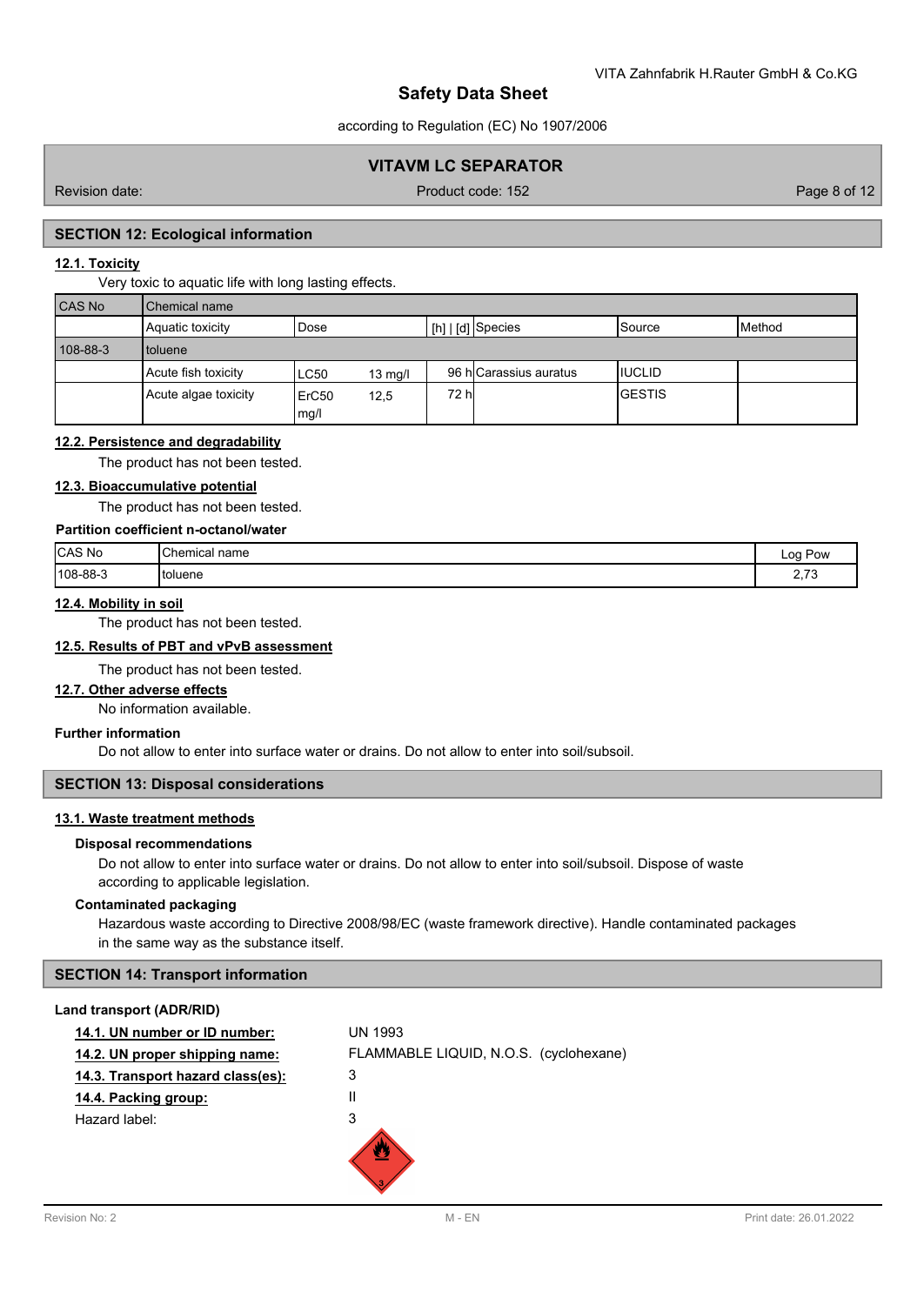according to Regulation (EC) No 1907/2006

| <b>VITAVM LC SEPARATOR</b>               |                                        |              |  |  |
|------------------------------------------|----------------------------------------|--------------|--|--|
| Revision date:                           | Product code: 152                      | Page 9 of 12 |  |  |
| Classification code:                     | F <sub>1</sub>                         |              |  |  |
| <b>Special Provisions:</b>               | 274 601 640D                           |              |  |  |
| Limited quantity:                        | 1 <sub>L</sub>                         |              |  |  |
| Excepted quantity:                       | E2<br>$\overline{a}$                   |              |  |  |
| Transport category:<br>Hazard No:        | 33                                     |              |  |  |
| Tunnel restriction code:                 | D/E                                    |              |  |  |
| Inland waterways transport (ADN)         |                                        |              |  |  |
| 14.1. UN number or ID number:            | <b>UN 1993</b>                         |              |  |  |
| 14.2. UN proper shipping name:           | FLAMMABLE LIQUID, N.O.S. (cyclohexane) |              |  |  |
| 14.3. Transport hazard class(es):        | 3                                      |              |  |  |
| 14.4. Packing group:                     | Ш                                      |              |  |  |
| Hazard label:                            | 3                                      |              |  |  |
|                                          |                                        |              |  |  |
| Classification code:                     | F <sub>1</sub>                         |              |  |  |
| <b>Special Provisions:</b>               | 274 601 640D                           |              |  |  |
| Limited quantity:                        | 1 <sub>L</sub>                         |              |  |  |
| Excepted quantity:                       | E2                                     |              |  |  |
| <b>Marine transport (IMDG)</b>           |                                        |              |  |  |
| 14.1. UN number or ID number:            | <b>UN 1993</b>                         |              |  |  |
| 14.2. UN proper shipping name:           | FLAMMABLE LIQUID, N.O.S. (cyclohexane) |              |  |  |
| 14.3. Transport hazard class(es):        | 3                                      |              |  |  |
| 14.4. Packing group:                     | Ш                                      |              |  |  |
| Hazard label:                            | 3                                      |              |  |  |
|                                          |                                        |              |  |  |
| <b>Special Provisions:</b>               | 274                                    |              |  |  |
| Limited quantity:                        | 1 <sub>L</sub>                         |              |  |  |
| Excepted quantity:                       | E <sub>2</sub>                         |              |  |  |
| EmS:<br>Air transport (ICAO-TI/IATA-DGR) | $F-E$ , S-E                            |              |  |  |
| 14.1. UN number or ID number:            | <b>UN 1993</b>                         |              |  |  |
|                                          | FLAMMABLE LIQUID, N.O.S. (cyclohexane) |              |  |  |
| 14.2. UN proper shipping name:           | 3                                      |              |  |  |
| 14.3. Transport hazard class(es):        |                                        |              |  |  |
| 14.4. Packing group:                     | Ш                                      |              |  |  |
| Hazard label:                            | 3                                      |              |  |  |
|                                          |                                        |              |  |  |
| <b>Special Provisions:</b>               | A3                                     |              |  |  |
| Limited quantity Passenger:              | 1 <sub>L</sub>                         |              |  |  |
| Passenger LQ:                            | Y341                                   |              |  |  |
| Excepted quantity:                       | E <sub>2</sub>                         |              |  |  |
| IATA-packing instructions - Passenger:   | 353                                    |              |  |  |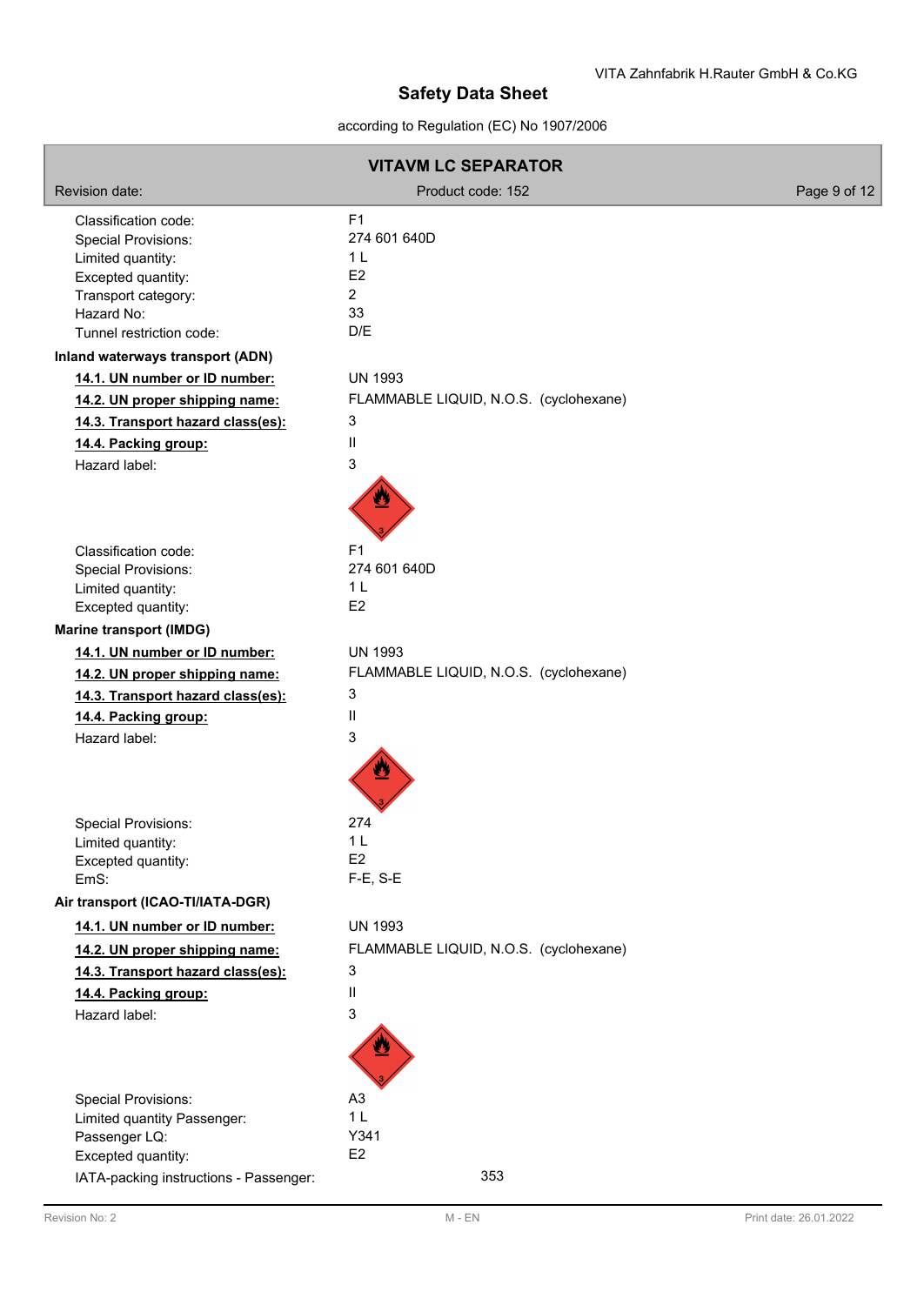## according to Regulation (EC) No 1907/2006

| <b>VITAVM LC SEPARATOR</b>                                                                                                                            |                                                                                                                                                                                                                                                    |               |
|-------------------------------------------------------------------------------------------------------------------------------------------------------|----------------------------------------------------------------------------------------------------------------------------------------------------------------------------------------------------------------------------------------------------|---------------|
| <b>Revision date:</b>                                                                                                                                 | Product code: 152                                                                                                                                                                                                                                  | Page 10 of 12 |
| IATA-max. quantity - Passenger:<br>IATA-packing instructions - Cargo:<br>IATA-max. quantity - Cargo:<br>14.5. Environmental hazards                   | 5 L<br>364<br>60L                                                                                                                                                                                                                                  |               |
| <b>ENVIRONMENTALLY HAZARDOUS:</b>                                                                                                                     | Yes                                                                                                                                                                                                                                                |               |
| Danger releasing substance:                                                                                                                           | cyclohexane                                                                                                                                                                                                                                        |               |
| 14.6. Special precautions for user<br>Warning: Combustible liquid.<br>14.7. Maritime transport in bulk according to IMO instruments<br>not applicable |                                                                                                                                                                                                                                                    |               |
| <b>SECTION 15: Regulatory information</b>                                                                                                             |                                                                                                                                                                                                                                                    |               |
| EU regulatory information                                                                                                                             | 15.1. Safety, health and environmental regulations/legislation specific for the substance or mixture                                                                                                                                               |               |
| Restrictions on use (REACH, annex XVII):<br>Entry 3, Entry 40, Entry 48, Entry 57                                                                     |                                                                                                                                                                                                                                                    |               |
| 2010/75/EU (VOC):                                                                                                                                     | 10 % (86,7 g/l)                                                                                                                                                                                                                                    |               |
| 2004/42/EC (VOC):<br>Information according to 2012/18/EU<br>(SEVESO III):<br>Additional information:                                                  | 10 % (86,7 g/l)<br>E1 Hazardous to the Aquatic Environment<br>P <sub>5</sub> c                                                                                                                                                                     |               |
| National regulatory information                                                                                                                       |                                                                                                                                                                                                                                                    |               |
| Employment restrictions:                                                                                                                              | Observe restrictions to employment for juveniles according to the 'juvenile<br>work protection guideline' (94/33/EC). Observe employment restrictions<br>under the Maternity Protection Directive (92/85/EEC) for expectant or<br>nursing mothers. |               |
| Water hazard class (D):                                                                                                                               | 2 - obviously hazardous to water                                                                                                                                                                                                                   |               |
| 15.2. Chemical safety assessment                                                                                                                      | Chemical safety assessments for substances in this mixture were not carried out.                                                                                                                                                                   |               |
| <b>SECTION 16: Other information</b>                                                                                                                  |                                                                                                                                                                                                                                                    |               |
|                                                                                                                                                       |                                                                                                                                                                                                                                                    |               |

### **Abbreviations and acronyms**

ADR: Accord européen sur le transport des marchandises dangereuses par Route (European Agreement concerning the International Carriage of Dangerous Goods by Road) IMDG: International Maritime Code for Dangerous Goods IATA: International Air Transport Association GHS: Globally Harmonized System of Classification and Labelling of Chemicals EINECS: European Inventory of Existing Commercial Chemical Substances ELINCS: European List of Notified Chemical Substances CAS: Chemical Abstracts Service LC50: Lethal concentration, 50% LD50: Lethal dose, 50% CLP: Classification, labelling and Packaging REACH: Registration, Evaluation and Authorization of Chemicals GHS: Globally Harmonised System of Classification, Labelling and Packaging of Chemicals UN: United Nations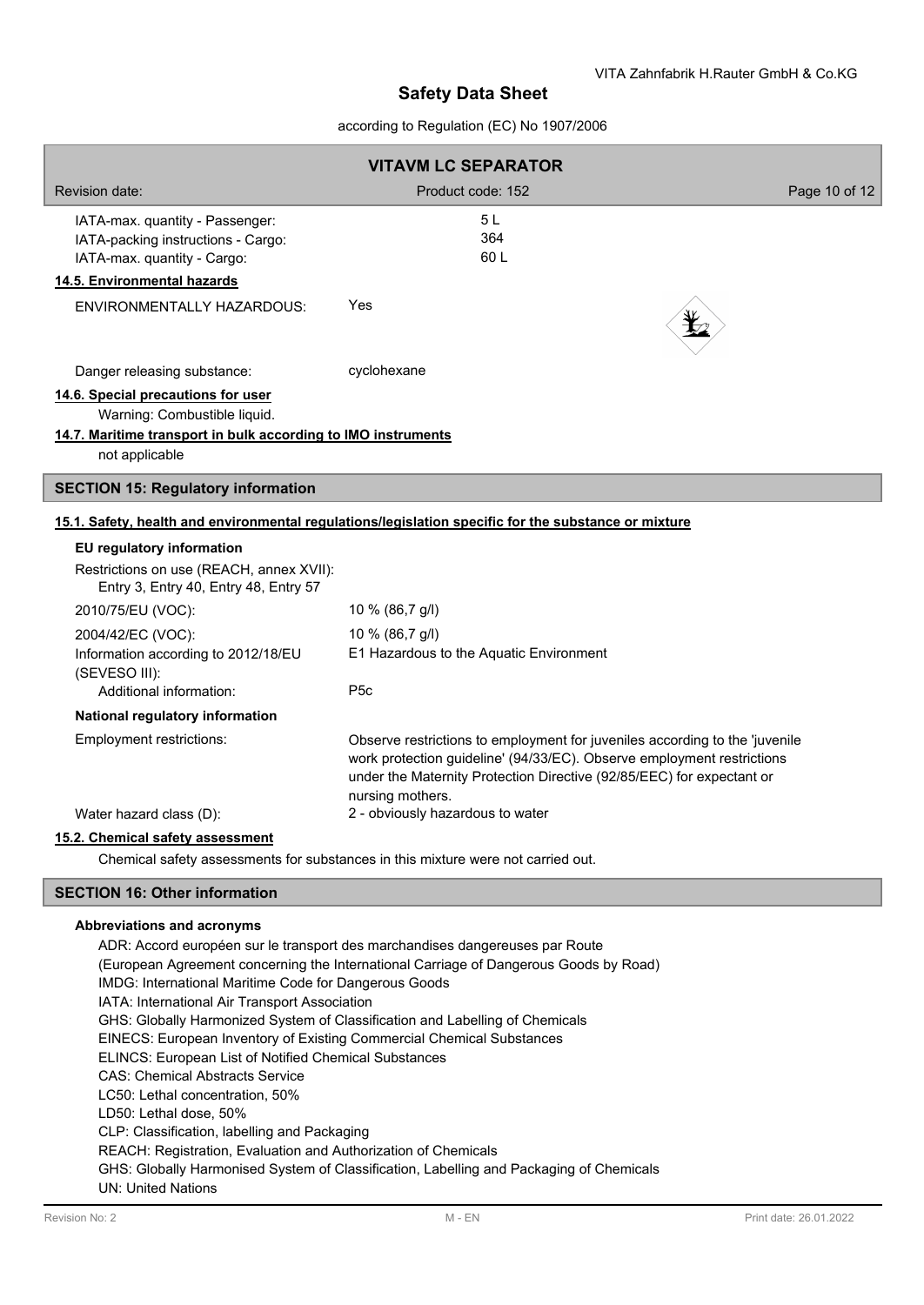according to Regulation (EC) No 1907/2006

## **VITAVM LC SEPARATOR**

Revision date: Product code: 152 Page 11 of 12

DNEL: Derived No Effect Level DMEL: Derived Minimal Effect Level PNEC: Predicted No Effect Concentration ATE: Acute toxicity estimate LL50: Lethal loading, 50% EL50: Effect loading, 50% EC50: Effective Concentration 50% ErC50: Effective Concentration 50%, growth rate NOEC: No Observed Effect Concentration BCF: Bio-concentration factor PBT: persistent, bioaccumulative, toxic vPvB: very persistent, very bioaccumulative RID: Regulations concerning the international carriage of dangerous goods by rail ADN: European Agreement concerning the International Carriage of Dangerous Goods by Inland Waterways (Accord européen relatif au transport international des marchandises dangereuses par voies de navigation intérieures) EmS: Emergency Schedules MFAG: Medical First Aid Guide ICAO: International Civil Aviation Organization MARPOL: International Convention for the Prevention of Marine Pollution from Ships IBC: Intermediate Bulk Container VOC: Volatile Organic Compounds SVHC: Substance of Very High Concern For abbreviations and acronyms, see table at http://abbrev.esdscom.eu **Classification for mixtures and used evaluation method according to regulation (EC) No. 1272/2008 [CLP]**

# Classification Classification procedure Flam. Lig. 2; H225 **On basis of test data** Asp. Tox. 1; H304 Calculation method Skin Irrit. 2; H315 Calculation method Eye Dam. 1; H318 Calculation method Repr. 2; H361d Calculation method STOT SE 3; H336 Calculation method STOT RE 2; H373 Calculation method Aquatic Acute 1; H400 Calculation method Aquatic Chronic 1; H410 Calculation method

## **Relevant H and EUH statements (number and full text)**

| H225              | Highly flammable liquid and vapour.                                |
|-------------------|--------------------------------------------------------------------|
| H300              | Fatal if swallowed.                                                |
| H302              | Harmful if swallowed.                                              |
| H304              | May be fatal if swallowed and enters airways.                      |
| H314              | Causes severe skin burns and eye damage.                           |
| H315              | Causes skin irritation.                                            |
| H318              | Causes serious eye damage.                                         |
| H <sub>3</sub> 19 | Causes serious eye irritation.                                     |
| H335              | May cause respiratory irritation.                                  |
| H336              | May cause drowsiness or dizziness.                                 |
| H361d             | Suspected of damaging the unborn child.                            |
| H373              | May cause damage to organs through prolonged or repeated exposure. |
| H400              | Very toxic to aquatic life.                                        |
| H410              | Very toxic to aquatic life with long lasting effects.              |